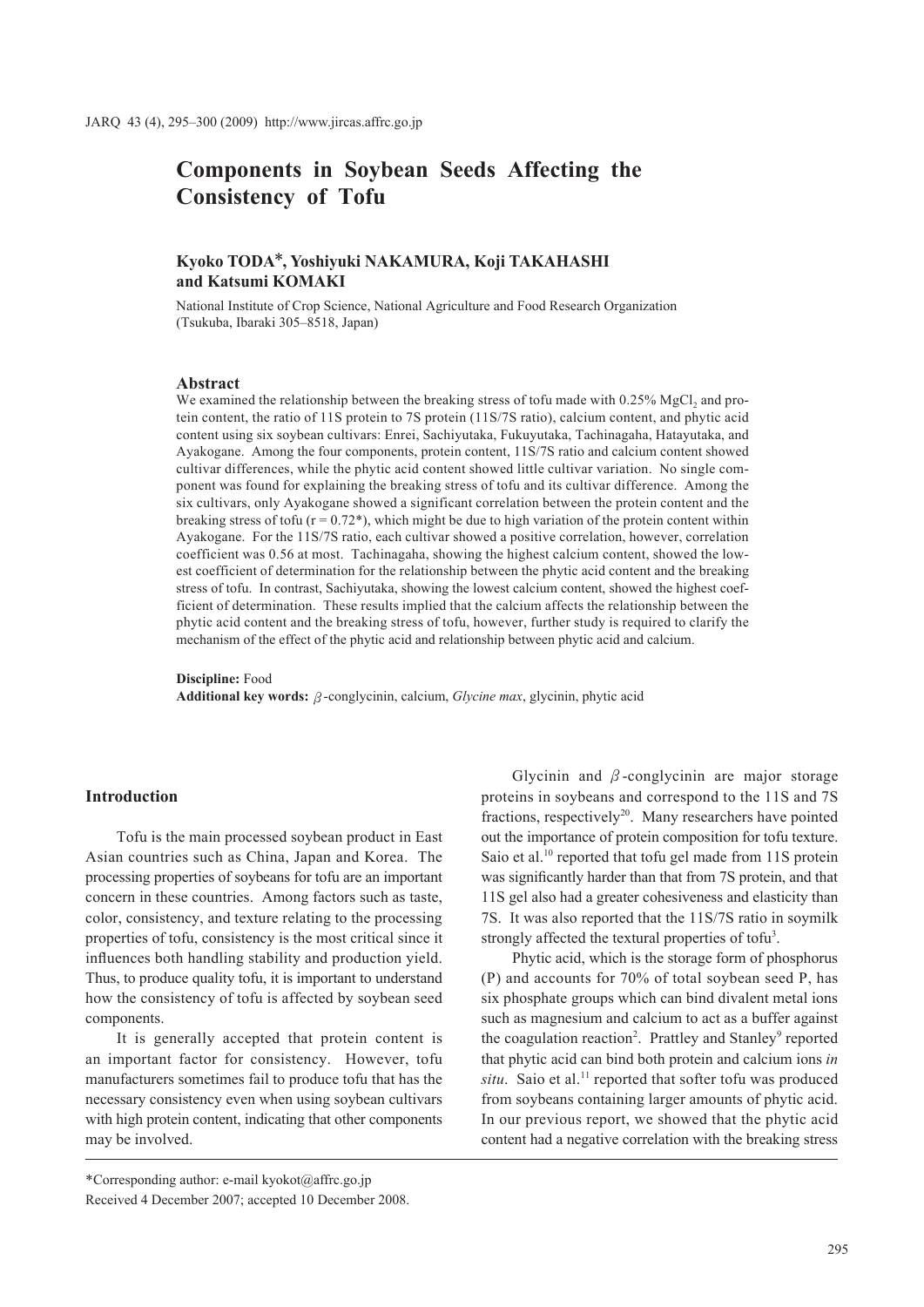of tofu made with  $0.25\%$  MgCl<sub>2</sub>, which is an indicator of tofu consistency 16. Obtained data supported the idea that variations in the content of phytic acid, which can act as a buffer against coagulation of soy proteins, could account for the fluctuation in the consistency of tofu made with soybeans of the same cultivar grown under different cultivation conditions. Among the three soybean cultivars tested, Sachiyutaka contained the least calcium, and showed an especially high correlation between the phytic acid content and the breaking stress of tofu made with  $0.25\%$  MgCl<sub>2</sub>. These results indicated that calcium is another component affecting the consistency of tofu. Since calcium ions can bind phytic acid to diminish its buffering effect, unbound phosphate groups of phytic acid due to the low content of calcium in soymilk of Sachiyutaka may have a greater effect on coagulation for the consistency of tofu.

Although many studies have been reported about the effect of the soybean components described above on the consistency of tofu, there are few reports analyzing the effect of those components using the same soybean samples. In addition, fewer studies have been conducted using magnesium chloride as a coagulant than other coagulants, although, at present, magnesium chloride is mainly used by tofu manufacturers in Japan.

In this study, we examined the correlation of breaking stress of tofu with protein content, 11S/7S ratio, phytic acid content and calcium content using six soybean cultivars and  $0.25\%$  MgCl<sub>2</sub> as a coagulant. We discuss the cultivar differences of these four components and their effects on the breaking stress of tofu.

### **Materials and methods**

#### **1. Soybean materials**

Six Japanese cultivars of soybeans (*Glycine max*), Enrei, Sachiyutaka, Fukuyutaka, Tachinagaha, Hatayutaka, and Ayakogane were used. These harvested seeds were obtained over several years from several locations. There were 11 samples for Enrei and Sachiyutaka, 10 for Fukuyutaka, Tachinagaha and Ayakogane, and 7 for Hatayutaka. Cultivar, location and cultivation year of soybean samples are shown in Table 1. Seeds were stored in plastic boxes at 5°C until they were used for tofu preparation, which was done within one year after harvest.

#### **2. Tofu making and texture profiling**

Tofu was prepared as previously described<sup>16</sup>. Seeds (50 g) for each batch were washed and soaked in distilled water at 20°C for 18 h. Water content of seeds was 10%. Hydrated seeds were drained and ground into homogenates with 265 g of distilled water.

Raw soymilk was separated from the homogenate by centrifugation at 3,000 rpm using a centrifugal separator equipped with a nylon filter (120 mesh). Raw soymilk was heated by incubating in boiling water for 6 min and cooling in flowing water at 20°C. Hexahydrate food grade  $0.25\%$  MgCl<sub>2</sub> was added as a coagulant after the soymilk was chilled in ice-cold water. The coagulated soymilk was incubated at 80°C for 1 h using a water bath and cooled in flowing water at 20°C. Cylindrical cakes of packed tofu 26 mm in diameter and 80 mm in thickness were prepared, and then incubated at 20°C until the tofu texture was measured.

Three cylindrical pieces of tofu (10 mm in height and 26 mm in diameter) were cut from the middle part of the tofu sample and used for the texture analysis. The texture profiles of the tofu samples were investigated using a RHEONER (RE3305, Yamaden Co., Ltd., Japan) with a cylindrical plunger 11 mm in diameter at a compression rate of 1 mm sec<sup>-1</sup>, according to the method of Kohyama and Nishinari<sup>6</sup>.

#### **3. Determination of soybean components**

Components of soybeans were determined as previously described<sup>16</sup>. Nitrogen content of seed flour was determined by the combustion method. Protein values of soybeans on a dry matter basis were calculated by multiplying the nitrogen content by 6.25. Phytic acid in soymilk was precipitated by adding 20 mM calcium chloride at pH 11.5 according to the method of Ishiguro et al.4 . Precipitated phytic acid was degraded to phosphate by heating with sulfuric acid and hydrogen peroxide, followed by phosphorus assay using a modification of the Fiske and Subbarow methods<sup>1</sup>. Calcium content in soymilk was measured after removing protein by precipitation with 3% trichloroacetic acid using a Calcium E-Test Wako kit (Wako Pure Chemical Industries, Ltd., Osaka, Japan). A total globulin fraction was prepared by the method of Yagasaki et al.<sup>20</sup>. The protein was separated by sodium dodecyl sulfate-polyacrylamide gel electrophoresis (SDS- $PAGE$ <sup>7</sup> and stained by coomassie brilliant blue G-250. The stained protein bands in the gel were scanned with a scanner and then the stained intensities were analyzed using PC software (Lane Analyzer, ATTO Co., Tokyo, Japan).

#### **4. Statistical Analysis**

Data on soybean components and breaking stress of tofu were obtained from at least two individual experiments and analyzed with the statistical package SPSS 12.0 (SPSS Inc, Chicago, USA).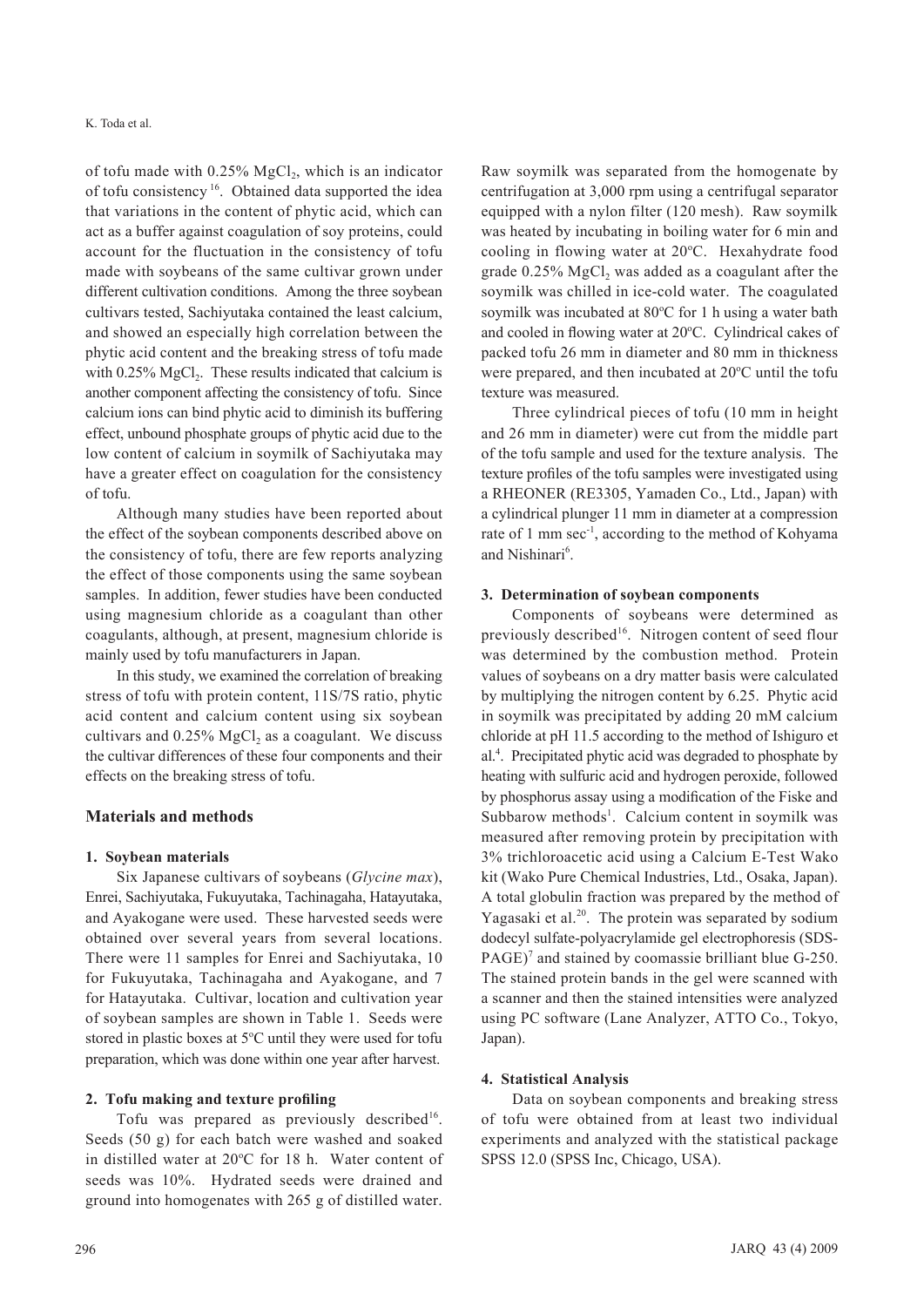| Cultivar    | Production area                         | Year | Cultivar    | Production area                          | Year |
|-------------|-----------------------------------------|------|-------------|------------------------------------------|------|
| Enrei       | Shiojiri, Nagano Pref.                  | 2000 | Ayakogane   | Miyagi Pref.                             | 2000 |
|             | Shiojiri, Nagano Pref.                  | 2001 |             | Niigata Pref.                            | 2000 |
|             | Shiojiri, Nagano Pref.                  | 2002 |             | Shiojiri, Nagano Pref.                   | 2000 |
|             | Fukui Pref.                             | 2001 |             | Fukui Pref.                              | 2001 |
|             | Tsukuba, Ibaraki Pref.                  | 2001 |             | Miyagi Pref.                             | 2001 |
|             | Tsukuba, Ibaraki Pref.                  | 2002 |             | Hara, Nagano Pref.                       | 2001 |
|             | Tsukuba, Ibaraki Pref.                  | 2003 |             | Shiojiri, Nagano Pref. $(C)^2$           | 2001 |
|             | Tsukuba, Ibaraki Pref.                  | 2004 |             | Shiojiri, Nagano Pref. (D) <sup>2)</sup> | 2001 |
|             | Chiba Pref.                             | 2001 |             | Suzaka, Nagano Pref.                     | 2001 |
|             | Tottori Pref.                           | 2001 |             | Niigata Pref.                            | 2001 |
|             | Toyama Pref.                            | 2001 |             |                                          |      |
|             |                                         |      | Hatayutaka  | Hitachinaka, Ibaraki Pref.               | 2000 |
| Fukuyutaka  | Asakura, Fukuoka Pref.                  | 2000 |             | Mito, Ibaraki Pref. $(A)$ <sup>1)</sup>  | 2000 |
|             | Tsukushino, Fukuoka Pref.               | 2000 |             | Mito, Ibaraki Pref. $(A)$ <sup>1)</sup>  | 2001 |
|             | Tsukuba, Ibaraki Pref.                  | 2001 |             | Mito, Ibaraki Pref. $(B)^{1}$            | 2001 |
|             | Tsukuba, Ibaraki Pref.                  | 2002 |             | Kariwano, Akita Pref.                    | 2001 |
|             | Tsukuba, Ibaraki Pref.                  | 2003 |             | Oomagari, Akita Pref.                    | 2001 |
|             | Kagawa Pref.                            | 2004 |             | Tsukuba, Ibaraki Pref.                   | 2001 |
|             | Shiojiri, Nagano Pref.                  | 2001 |             |                                          |      |
|             | Shiojiri, Nagano Pref.                  | 2002 | Sachiyutaka | Tsukushino, Fukuoka Pref.                | 2000 |
|             | Kumamoto Pref.                          | 2001 |             | Ohita Pref.                              | 2001 |
|             |                                         |      |             | Okayama Pref.                            | 2001 |
| Tachinagaha | Mito, Ibaraki Pref. $(A)$ <sup>1)</sup> | 2000 |             | Kumamoto Pref.                           | 2001 |
|             | Mito, Ibaraki Pref. $(A)^{1}$           | 2001 |             | Ehime Pref.                              | 2001 |
|             | Mito, Ibaraki Pref. $(B)^{1}$           | 2001 |             | Tsukuba, Ibaraki Pref.                   | 2001 |
|             | Miyagi Pref.                            | 2001 |             | Tsukuba, Ibaraki Pref.                   | 2002 |
|             | Tsukuba, Ibaraki Pref.                  | 2001 |             | Tsukuba, Ibaraki Pref.                   | 2003 |
|             | Hara, Nagano Pref.                      | 2001 |             | Kagawa Pref.                             | 2001 |
|             | Shiojiri, Nagano Pref. $(C)^2$          | 2001 |             | Ibaraki Pref.                            | 2004 |
|             | Shiojiri, Nagano Pref. $(D)^2$          | 2001 |             | Shiojiri, Nagano Pref.                   | 2002 |
|             | Kariwano, Akita Pref.                   | 2001 |             |                                          |      |
|             | Oomagari, Akita Pref.                   | 2001 |             |                                          |      |

**Table 1. Cultivar name, location and cultivation year of soybean samples** 

1) Different fields were used for A and B.

2) Seeding date of D was later than that of C.

## **Results and discussion**

Variations of protein content, 11S/7S ratio, calcium content, phytic acid content, and the breaking stress of tofu made with  $0.25\%$  MgCl<sub>2</sub> for six cultivars are shown in Table 2. Among the four components of soybeans, protein content, 11S/7S ratio and calcium content showed cultivar difference. In contrast, for the phytic acid content, a significant difference was shown only between Ayakogane and Tachinagaha, indicating little cultivar variation. It is generally accepted that Enrei and Sachiyutaka are of high protein content, Fukuyutaka is of relatively high protein content, and Hatayutaka, Tachinagaha and Ayakogane are

of moderate levels of protein content. The present results were consistent with the generally accepted contents except that Fukuyutaka and Enrei showed a similar level of protein content. The coefficients of variations for the phytic acid content were higher than those for the protein content for each cultivar, indicating higher variation of the phytic acid content within the same cultivar, as we already reported<sup>16</sup>. Fukuyutaka showed the highest breaking stress of tofu while Sachiyutaka showed the lowest breaking stress of tofu. No single component was found for explaining cultivar difference of the breaking stress of tofu in this study.

Correlations between the breaking stress of tofu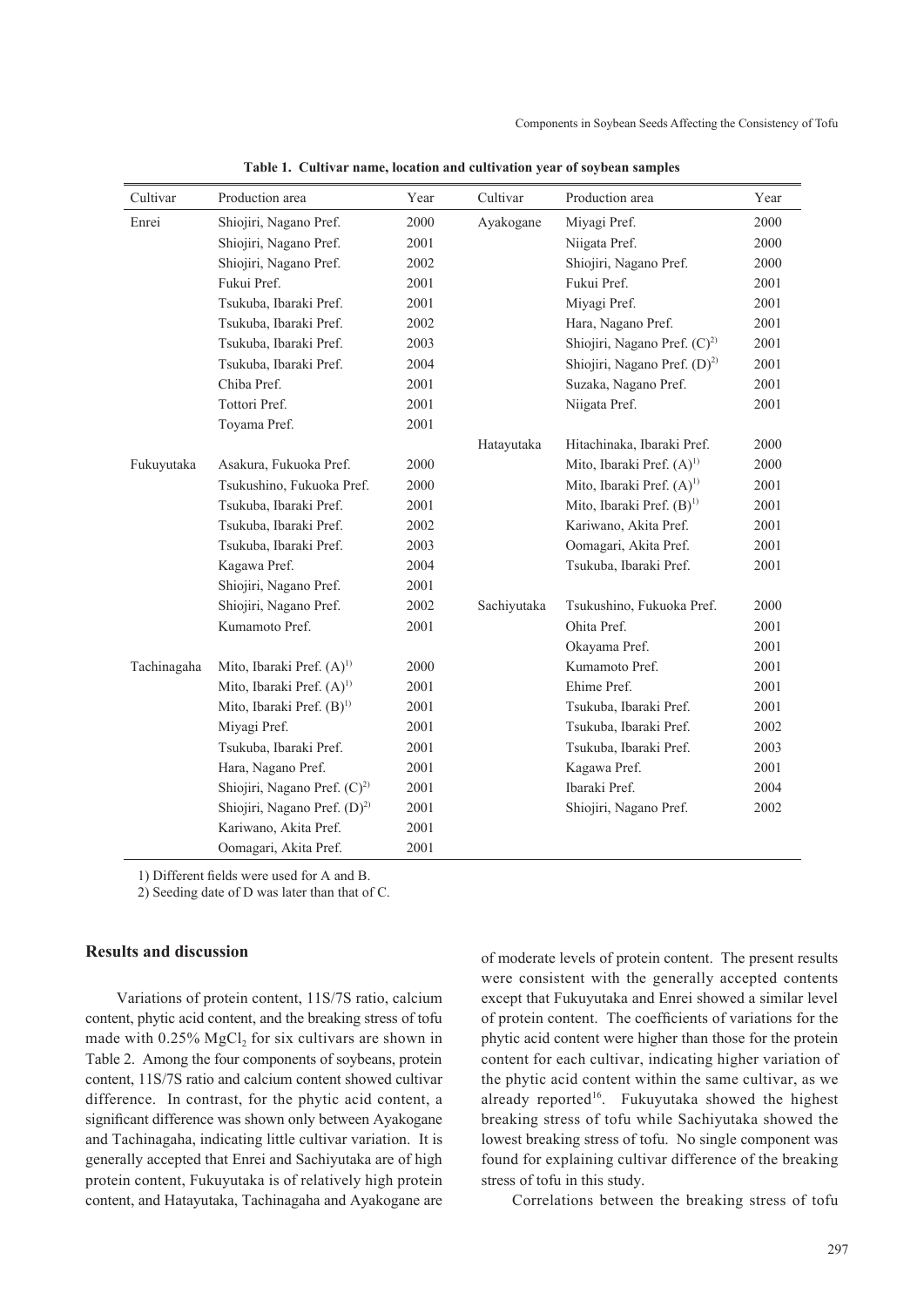and protein content, 11S/7S ratio, calcium content, and the phytic acid content for each soybean cultivar and for all samples (six cultivars) are shown in Table 3. Protein content showed a slight correlation with the breaking stress of tofu for all samples ( $r = 0.26$ ,  $p < 0.05$ ). Among the six cultivars, only Ayakogane showed a significant correlation between the protein content and the breaking stress of tofu  $(r = 0.72, p < 0.05)$ . The high correlation for Ayakogane might be due to high variation of the protein content, which is shown by the higher SE than others (Table 2). Wang et al.  $18$  (1983) and Shen et al.  $13$  (1991) reported that cultivars with higher protein content produced firmer and more springy tofu texture. In contrast, Lim et al. $8$  (1990) studied the relationship of hardness and firmness of tofu to protein content of beans and tofu using 9 soybean cultivars, and found no significant correlation. In this study, we used no cultivars with low protein content. Small variation of the protein content may be one of reasons for low correlation between the protein content and the breaking stress of tofu.

The 11S/7S ratio showed a significant positive correlation with the breaking stress of tofu for all samples  $(r = 0.39, p < 0.01$ . Table 3). The 11S/7S ratio also showed a positive correlation with the breaking stress of tofu for each cultivar. These results indicated that a higher 11S/7S ratio results in a higher breaking stress of tofu made with  $0.25\%$  MgCl<sub>2</sub>.

When MgCl<sub>2</sub> concentration was changed, Sachiyutaka showed the highest  $MgCl<sub>2</sub>$  concentration for the maximum breaking stress of tofu and the lowest breaking stress of tofu made with  $0.25\%$  MgCl<sub>2</sub> among six soybean cultivars<sup>15</sup>. In contrast, Fukuyutaka showed the lowest MgCl<sub>2</sub> concentration for the maximum breaking stress of tofu and the highest breaking stress of tofu made with  $0.25\%$  MgCl<sub>2</sub><sup>15</sup>. These results implied different coagulation reactivities among soybean cultivars. In addition, the 11S/7S ratio was significantly correlated with  $MgCl<sub>2</sub>$  concentration for the maximum breaking

**Table 2. Average of protein content, 11S/7S ratio, calcium content, phytic acid content and the breaking stress of tofu for each soybean cultivar and for all samples**

| Component<br>Cultivar          | Protein<br>$(\%)$           | $11S/7S$ ratio          | Calcium<br>$(mg dL^{-1})$    | Phytic acid<br>(mM)           | Breaking stress of<br>tofu (x $10^2$ Nm <sup>-2</sup> ) |
|--------------------------------|-----------------------------|-------------------------|------------------------------|-------------------------------|---------------------------------------------------------|
| Enrei                          | $45.2 \pm 1.5^{ab}$         | $1.64 \pm 0.26^{\circ}$ | $20.3 \pm 3.2^{ab}$          | $3.40 \pm 0.39$ <sup>ab</sup> | $77.6 \pm 19.3^{ab}$                                    |
| Sachiyutaka                    | $45.8 \pm 1.0^a$            | $1.53 \pm 0.31^{\circ}$ | $16.1 \pm 3.4^{\circ}$       | $3.32 \pm 0.58^{ab}$          | $41.2 \pm 19.9$ <sup>d</sup>                            |
| Fukuyutaka                     | $45.2 \pm 1.7^{ab}$         | $2.76 \pm 0.33^{\circ}$ | $21.9 \pm 4.6^{\circ}$       | $3.17 \pm 0.54^{ab}$          | $91.9 \pm 25.0^{\circ}$                                 |
| Tachinagaha                    | $42.3 \pm 1.2$ <sup>c</sup> | $2.34 \pm 0.21^b$       | $22.5 \pm 4.1^{\circ}$       | $3.05 \pm 0.28^b$             | $57.8 \pm 18.7$ <sup>cd</sup>                           |
| Hatayutaka                     | $43.6 \pm 1.3^{\rm bc}$     | $1.41 \pm 0.11^{\circ}$ | $17.2 \pm 2.7$ <sup>bc</sup> | $3.05 \pm 0.43^{ab}$          | $71.6 \pm 11.2$ <sup>abc</sup>                          |
| Ayakogane                      | $44.3 \pm 2.7^b$            | $2.34 \pm 0.21^b$       | $19.9 \pm 4.0^{ab}$          | $3.47 \pm 0.25^{\circ}$       | $72.2 \pm 30.8^{\rm bc}$                                |
| All samples<br>(six cultivars) | $44.5 \pm 2.0$              | $2.02 \pm 0.56$         | $19.7 \pm 4.3$               | $3.26 \pm 0.44$               | $68.2 \pm 26.8$                                         |

Values represent the means  $\pm$  SE. Those with different letters are significantly different among cultivars at  $p$ <0.05 by Tukey**'**s least significant difference (LSD) test.

Table 3. Correlatiion between the breaking stress of tofu made with 0.25% MgCl, and protein content, 11S/7S **ratio, calcium content and phytic acid content for each soybean cultiver and for all samples**

| Component                      | protein content | $11S/7S$ ratio | calcium content | phytic acid content |
|--------------------------------|-----------------|----------------|-----------------|---------------------|
| Cultivar                       |                 |                |                 |                     |
| Enrei                          | 0.39            | 0.36           | 0.51            | 0.03                |
| Sachiyutaka                    | 0.10            | 0.06           | $-0.15$         | $-0.59$             |
| Fukuyutaka                     | 0.16            | 0.32           | $-0.27$         | $-0.38$             |
| Tachinagaha                    | 0.10            | 0.33           | 0.42            | $-0.02$             |
| Hatayutaka                     | $-0.05$         | 0.56           | $-0.41$         | $-0.41$             |
| Ayakogane                      | $0.72*$         | 0.56           | 0.31            | $-0.59$             |
| All samples<br>(six cultivars) | $0.26*$         | $0.39**$       | $0.28*$         | $-0.24$             |

\*: Siginificant at  $p < 0.05$ . \*\*: Siginificant at  $p < 0.01$ .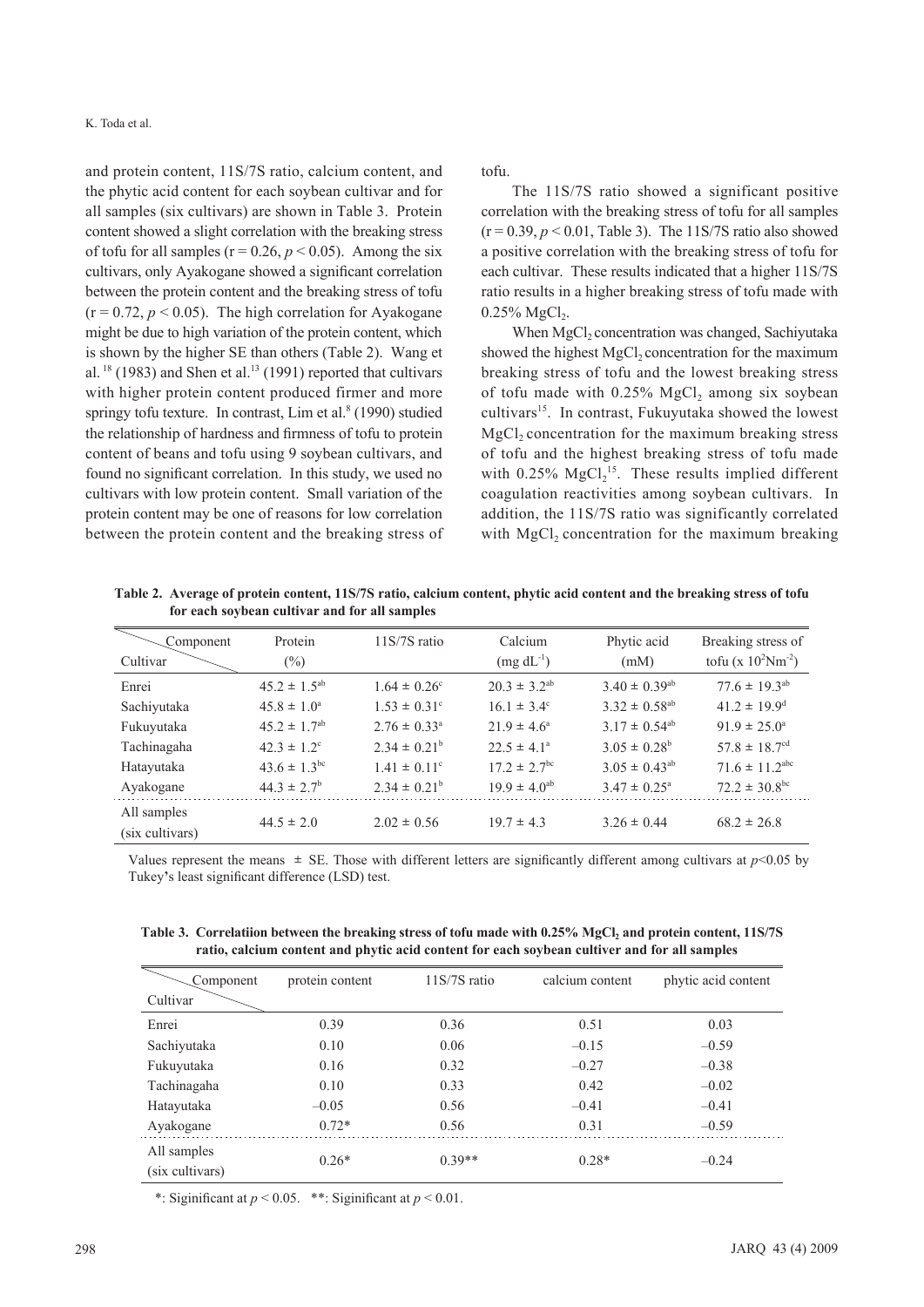stress of tofu<sup>17</sup>, which suggested that the  $11S/7S$  ratio is one of the important factors affecting coagulation reactivity. Therefore our studies support the idea that the cultivar difference of the 11S/7S ratio is correlated with the cultivar difference of breaking stress of tofu made with  $0.25\%$  MgCl<sub>2</sub> by affecting the coagulation reactivity.

However, Skurray et al.<sup>14</sup> (1980) reported that using 15 soybean cultivars, a slight variation in the texture of tofu was due to the 7S and 11S proteins in soybean, but an important factor affecting the texture of tofu was found to be the amount of calcium ions as a coagulant. The effect of the 11S/7S ratio might be reduced by changing the concentration of the coagulant. In our present study, the 11S/7S ratio was more correlated with the breaking stress of tofu than the previous report by Skurray et al.<sup>14</sup>, possibly due to the constant concentration of MgCl<sub>2</sub> used as the coagulant. However, the correlation coefficient was 0.56 at most, implying that the 11S/7S ratio may partly affect the breaking stress of tofu.

For the calcium content, three cultivars showed positive correlations with the breaking stress of tofu while the other three cultivars showed negative correlations (Table 3). No significant correlation was found for each cultivar. Although calcium content showed a significant correlation with the breaking stress of tofu for all samples  $(r = 0.28, p < 0.05)$ , the effect of calcium content remains to be clarified.

In our previous study, Sachiyutaka, which showed less calcium content than Enrei and Fukuyutaka, showed a higher correlation between the phytic acid content and the breaking stress of tofu than others<sup>16</sup>. In our present study, the correlation coefficients between the phytic acid content and the breaking stress of tofu were –0.59, –0.59, –0.41, –0.38, –0.02, and 0.03 for Sachiyutaka, Ayakogane, Hatayutaka, Fukuyutaka, Tachinagaha, and Enrei, respectively (Table 3). Tachinagaha, showing the highest calcium content (Table 2), showed the lowest coefficient of determination for the relationship between the phytic acid content and the breaking stress of tofu. In contrast, Sachiyutaka, showing the lowest calcium content (Table 2), showed the highest coefficient of determination. Although it was implied that the calcium content affects the relationship between the phytic acid content and the breaking stress of tofu, further study is required to clarify the mechanism of the effect of the phytic acid and relationship between phytic acid and calcium. The correlation coefficient between the phytic acid content and the breaking stress of tofu was –0.24 for all samples (six cultivars) but not significant. Some researchers, who mainly focused on the cultivar difference of the effect of the phytic acid content, found no effect of phytic acid on tofu consistency<sup>14,12</sup>. Other components such as protein

and 11S/7S ratio, showing cultivar characteristics (Table 2), may overcome the effect of the phytic acid among cultivars.

In the present study, we found no single soybean components for explaining the variation of breaking stress of tofu made with  $0.25\%$  MgCl<sub>2</sub>. The four components examined in this study could not explain the breaking stress of tofu even by a multiple correlation (data not shown). One of the possible reasons is interaction among these components. Interaction among 7S protein, calcium and phytic acid has been reported<sup>2,9</sup>. Ishiguro et al.<sup>5</sup> reported that 59% of phytic acid was in free form, but 41% of phytic acid in soymilk was bound to soluble or particulate protein. However, it remains to be clarified how their interaction affects the breaking stress of tofu. Understanding the interaction of these components may be required, although there is still the possibility of other components affecting the breaking stress of tofu.

# **Acknowledgments**

This study was financially supported by the "Kakou-Puro" project of the Ministry of Agriculture, Forestry and Fisheries.

#### **References**

- 1. Bartlett, G. R. (1959) Phosphorus assay in column chromatography. *J. Biol. Chem.*, **234,** 466–468.
- 2. Graff, E. (1983) Calcium binding to phytic acid. *J. Agric. Food Chem*., **31**, 851–855.
- 3. Guo, S. T. & Ono, T. (2005) The role of composition and content of protein particles in soymilk on tofu curding by glucono-**δ**-lactone or calcium sulfate. *J. Food Sci.,* **70**, C258–C262.
- 4. Ishiguro, T. et al. (2003) Rapid measurement of phytate in raw soymilk by mid-infrared spectroscopy. *Biosci. Biotechnol. Biochem.,* **67**, 752–757.
- 5. Ishiguro, T., Ono, T. & Nakasato, K. (2008) The localization of phytate in tofu curd formation and effects of phytate on tofu texture. *J. Food. Sci.,* **73**, C67–C71.
- 6. Kohyama, K. & Nishinari, K. (1992) Some problems of measurements of mechanical properties of tofu (soybean curd). *Nippon Shokuhin Kogyo Gakkaishi (Jpn. Soc. Food Sci. Tech.)*, **39**, 715–721 [In Japanese with English summary].
- 7. Laemmli, U. K. (1970) Cleavage of structural proteins during the assembly of the head of bacteriophage T4. *Nature*, **227**, 680–685.
- 8. Lim, B. T. et al*.* (1990) Yield and quality of tofu as affected by soybean and soymilk characteristics. Calcium sulfate coagulant. *J. Food Sci.*, **55**, 1088–1092.
- Prattley, C. A. & Stanley, D. W. (1982) Protein-phytate interactions in soybeans. I. Localization of phytate in protein bodies and globoids. *J. Food Biochem*., **6**, 243– 253.